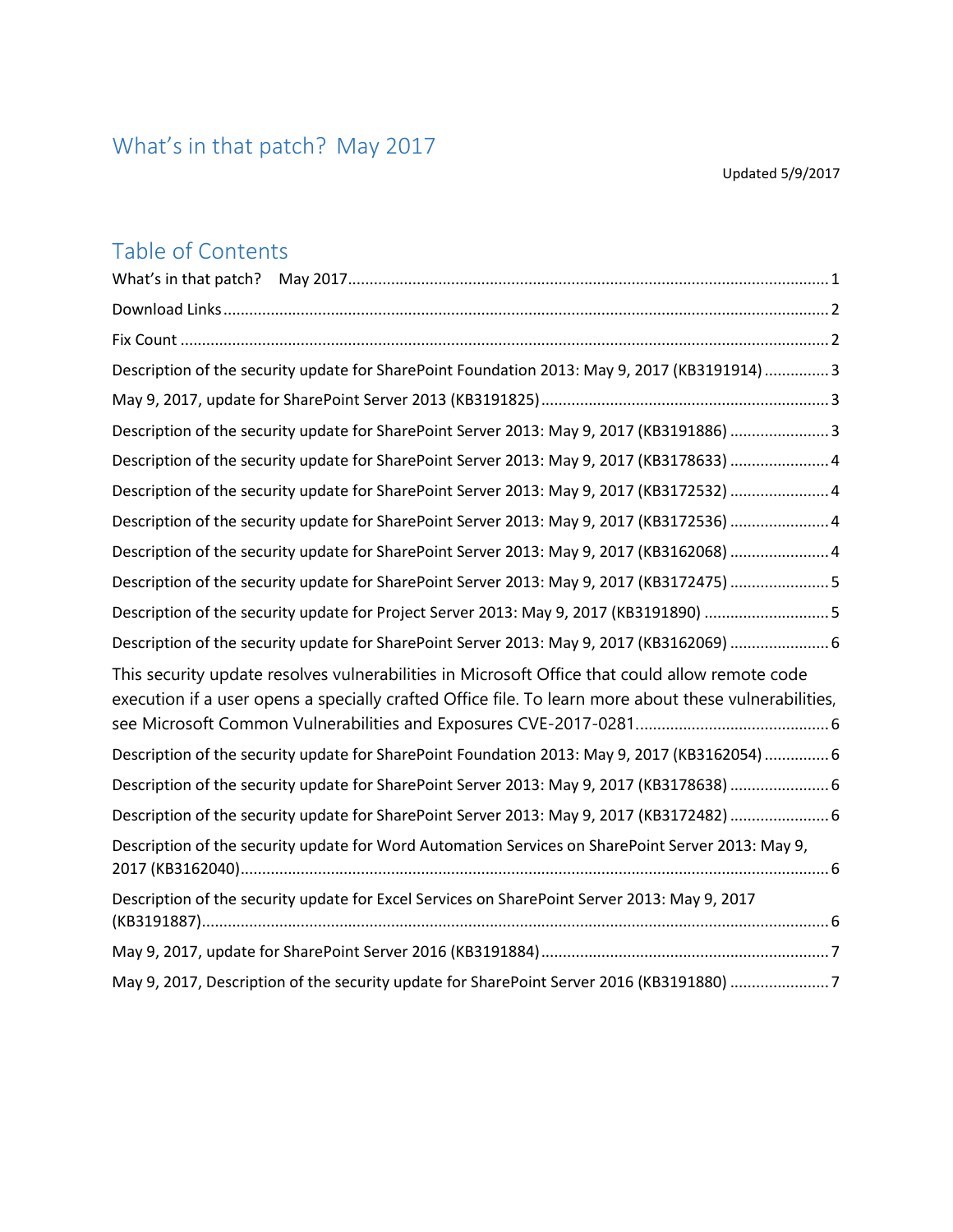## <span id="page-1-0"></span>Download Links

- <http://www.toddklindt.com/sp2013builds>
- <http://www.toddklindt.com/sp2016builds>
- <https://sharepointupdates.com/Patches>

#### <span id="page-1-1"></span>Fix Count

| КB                                                                                                                                                   |               |
|------------------------------------------------------------------------------------------------------------------------------------------------------|---------------|
| Security update for SharePoint Foundation 2013: May 9, 2017 (KB3191914)                                                                              | $\mathbf{1}$  |
| May 9, 2017, update for SharePoint Server 2013 (KB3191825)                                                                                           | 4             |
| Security update for SharePoint Server 2013: May 9, 2017 (KB3191886)                                                                                  | 9             |
| Security update for SharePoint Server 2013: May 9, 2017 (KB3178633, KB3172532, KB3172536,<br>KB3162068, KB3172475)                                   | 5             |
| Security update for Project Server 2013: May 9, 2017 (KB3191890)                                                                                     | 3             |
| Security update for SharePoint Server 2013: May 9, 2017 (KB3162069)                                                                                  | $\mathbf{1}$  |
| Security update for SharePoint Foundation 2013: May 9, 2017 (KB3162054)                                                                              | $\mathbf{1}$  |
| Security update for SharePoint Server 2013: May 9, 2017 (KB3178638)                                                                                  | 1             |
| Security update for SharePoint Server 2013: May 9, 2017 (KB3172482)                                                                                  | 1             |
| Security update for Word Automation Services on SharePoint Server 2013: May 9, 2017 (KB3162040)                                                      | 1             |
| Security update for Excel Services on SharePoint Server 2013: May 9, 2017 (KB3191887)                                                                | 1             |
|                                                                                                                                                      | 28            |
|                                                                                                                                                      |               |
| May 9, 2017, update for SharePoint Server 2016 (KB3191884)<br>May 9, 2017, Description of the security update for SharePoint Server 2016 (KB3191880) | $\mathcal{P}$ |
|                                                                                                                                                      | 9<br>11       |
|                                                                                                                                                      |               |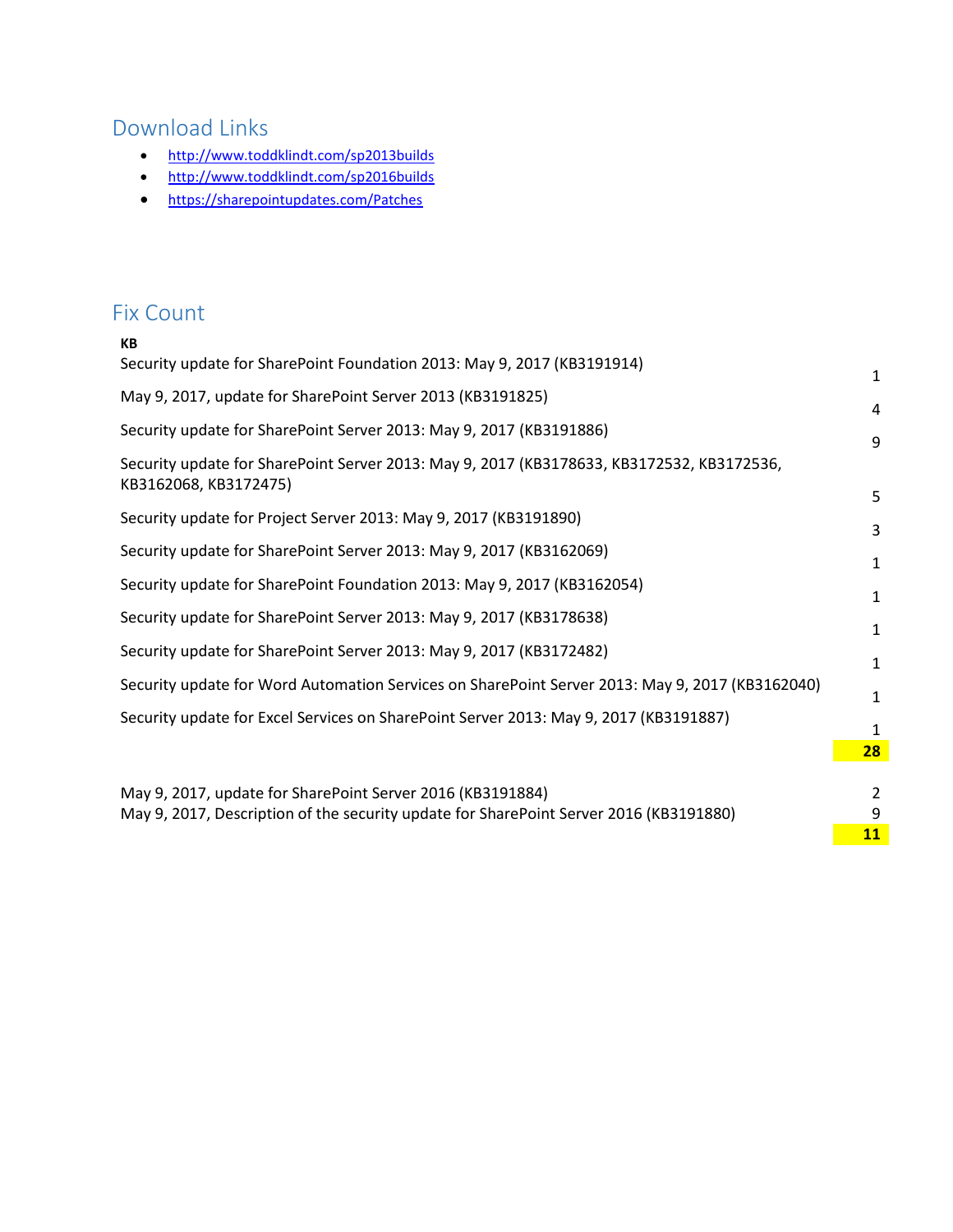### <span id="page-2-0"></span>Description of the security update for SharePoint Foundation 2013: May 9, 2017 (KB3191914)

This security update resolves vulnerabilities in Microsoft Office that could allow remote code execution if a user opens a specially crafted Office file. To learn more about these vulnerabilities, see [Microsoft Common Vulnerabilities and Exposures CVE-2017-0255.](https://portal.msrc.microsoft.com/en-US/security-guidance/advisory/CVE-2017-0255)

#### <span id="page-2-1"></span>May 9, 2017, update for SharePoint Server 2013 (KB3191825)

This update contains the following improvements and fixes:

- When you use a screen reader, it's difficult to determine which attachment that you are deleting, because the delete link isn't conceptually linked to the related attachment. Meanwhile, if you tab through the page, you may find that the delete link of the attachment is out of order.
- Enables you to create site collections in SharePoint Online in a hybrid environment (the Hybrid Admin Site Collection Creation - Default to Cloud feature).
- Improves the strings for the Hybrid Extranet Site Creation Default to Cloud feature.
- Translates some terms in multiple languages to make sure that the meaning is accurate.

### <span id="page-2-2"></span>Description of the security update for SharePoint Server 2013: May 9, 2017 (KB3191886)

This security update contains the following improvements:

- Updates flags for the ParentLink managed property to match the DocumentLink managed property.
- Improves execution efficiency of the stored procedure for deleting Secure Store audits.
- Improves word breaking for Thai language.

This security update fixes the following nonsecurity issues:

• You can't restore a document of a document set to an earlier version if the document library contains more than 5,000 items.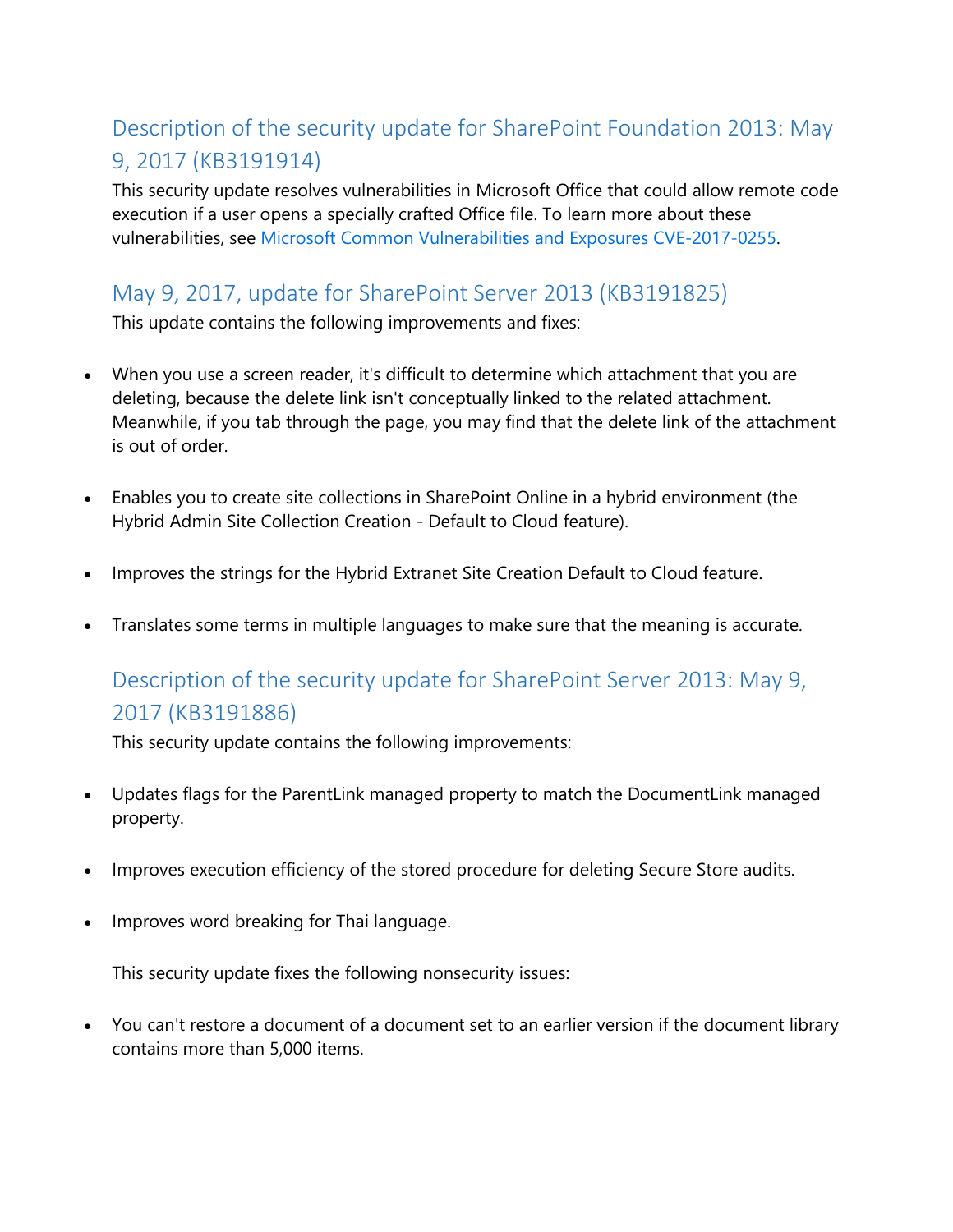- After you delete an organization unit for an AD Import connection, the deleted organization unit is still shown as selected.
- Notification emails that indicate that a page will expire contain an invalid link.
- You can't create more than 200 content deployment jobs in SharePoint Server 2013.
- A screen reader reads out the term icons in a term hierarchy tree view.
- After you delete a search center sub site, you can't download search reports any more.

### <span id="page-3-0"></span>Description of the security update for SharePoint Server 2013: May 9, 2017 (KB3178633)

This security update resolves vulnerabilities in Microsoft Office that could allow remote code execution if a user opens a specially crafted Office file. To learn more about these vulnerabilities, see [Microsoft Common Vulnerabilities and Exposures CVE-2017-0281.](https://portal.msrc.microsoft.com/en-US/security-guidance/advisory/CVE-2017-0281)

### <span id="page-3-1"></span>Description of the security update for SharePoint Server 2013: May 9, 2017 (KB3172532)

This security update resolves vulnerabilities in Microsoft Office that could allow remote code execution if a user opens a specially crafted Office file. To learn more about these vulnerabilities, see [Microsoft Common Vulnerabilities and Exposures CVE-2017-0281.](https://portal.msrc.microsoft.com/en-US/security-guidance/advisory/CVE-2017-0281)

#### <span id="page-3-2"></span>Description of the security update for SharePoint Server 2013: May 9, 2017 (KB3172536)

This security update resolves vulnerabilities in Microsoft Office that could allow remote code execution if a user opens a specially crafted Office file. To learn more about these vulnerabilities, see [Microsoft Common Vulnerabilities and Exposures CVE-2017-0281.](https://portal.msrc.microsoft.com/en-US/security-guidance/advisory/CVE-2017-0281)

### <span id="page-3-3"></span>Description of the security update for SharePoint Server 2013: May 9, 2017 (KB3162068)

This security update resolves vulnerabilities in Microsoft Office that could allow remote code execution if a user opens a specially crafted Office file. To learn more about these vulnerabilities, see [Microsoft Common Vulnerabilities and Exposures CVE-2017-0281.](https://portal.msrc.microsoft.com/en-US/security-guidance/advisory/CVE-2017-0281)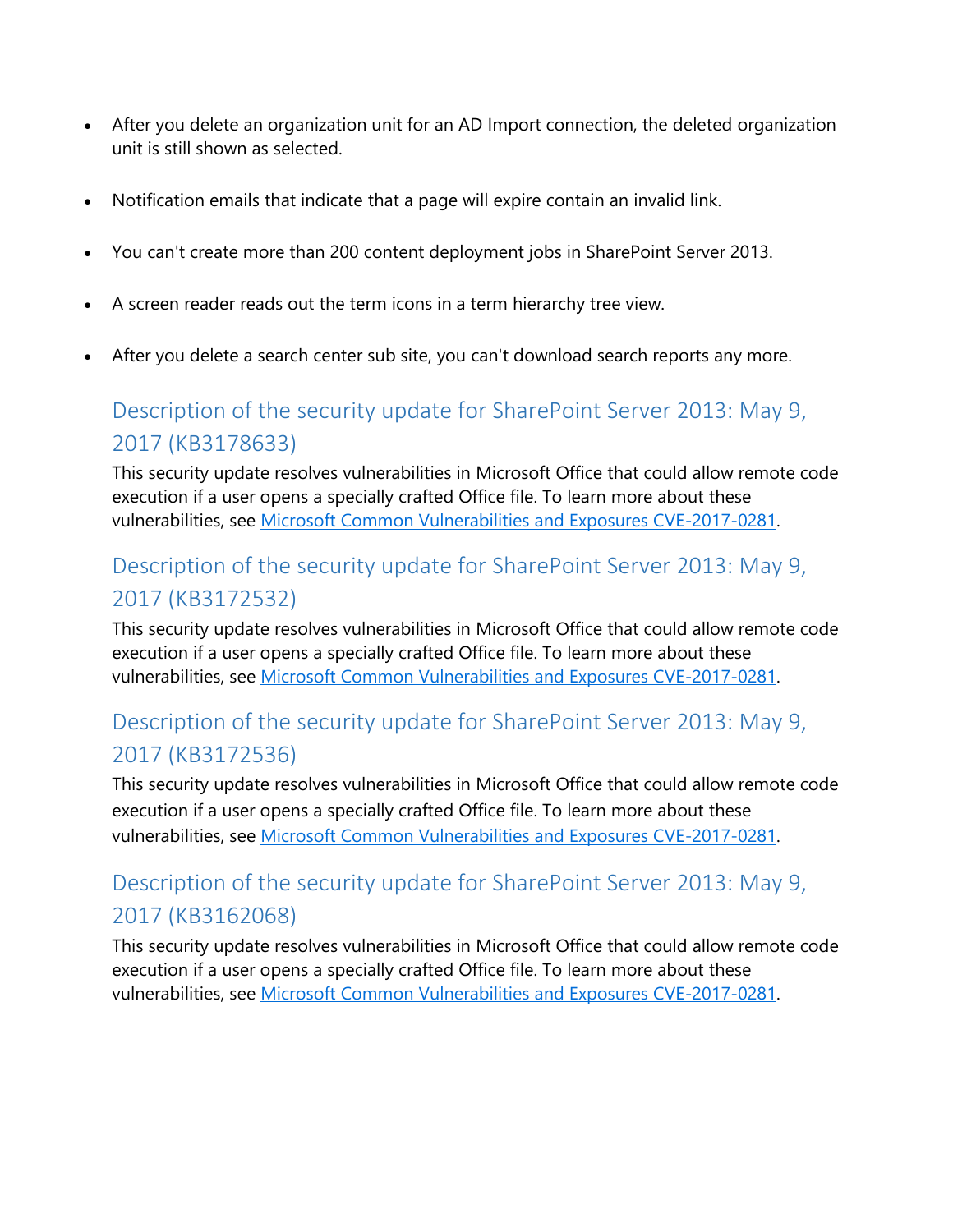## <span id="page-4-0"></span>Description of the security update for SharePoint Server 2013: May 9, 2017 (KB3172475)

This security update resolves vulnerabilities in Microsoft Office that could allow remote code execution if a user opens a specially crafted Office file. To learn more about these vulnerabilities, see [Microsoft Common Vulnerabilities and Exposures CVE-2017-0281.](https://portal.msrc.microsoft.com/en-US/security-guidance/advisory/CVE-2017-0281)

### <span id="page-4-1"></span>Description of the security update for Project Server 2013: May 9, 2017 (KB3191890)

This security update fixes the following nonsecurity issues:

- Some summary resource assignment work or actual work values may have large negative numbers. This issue may cause the project publish process to fail.
- When you create a project web app instance at the root, and then you create project sites under a different site collection, you can't use the project details link in the project sites to return to the project. Instead, you may see an error message that resembles the following:

This page can't be displayed

Make sure the web address http://projectdrilldown.aspx is correct.

Look for the page with your search engine.

Refresh the page in a few minutes.

• Consider the following scenario:

In project professional, you publish a project that contains a collapsed summary task.

You open the project in Project Web App, and then you edit the project.

You apply a filter to the project that sets criteria that should display tasks that are underneath the collapsed summary task.

In this scenario, tasks that should appear do not appear.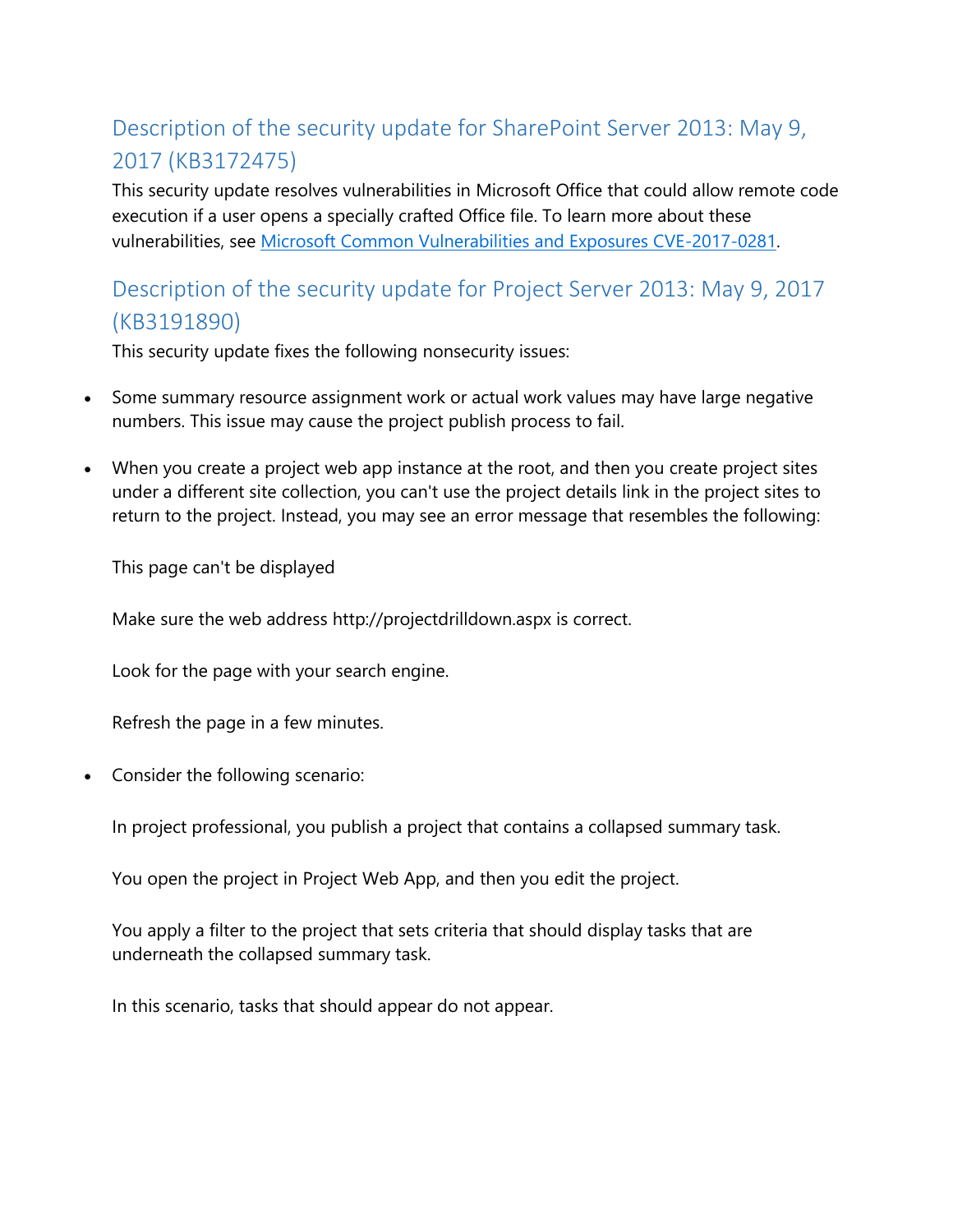## <span id="page-5-0"></span>Description of the security update for SharePoint Server 2013: May 9, 2017 (KB3162069)

<span id="page-5-1"></span>This security update resolves vulnerabilities in Microsoft Office that could allow remote code execution if a user opens a specially crafted Office file. To learn more about these vulnerabilities, see [Microsoft Common Vulnerabilities and Exposures CVE-2017-0281.](https://portal.msrc.microsoft.com/en-US/security-guidance/advisory/CVE-2017-0281)

### <span id="page-5-2"></span>Description of the security update for SharePoint Foundation 2013: May 9, 2017 (KB3162054)

This security update resolves vulnerabilities in Microsoft Office that could allow remote code execution if a user opens a specially crafted Office file. To learn more about these vulnerabilities, see [Microsoft Common Vulnerabilities and Exposures CVE-2017-0281.](https://portal.msrc.microsoft.com/en-US/security-guidance/advisory/CVE-2017-0281)

### <span id="page-5-3"></span>Description of the security update for SharePoint Server 2013: May 9, 2017 (KB3178638)

This security update resolves vulnerabilities in Microsoft Office that could allow remote code execution if a user opens a specially crafted Office file. To learn more about these vulnerabilities, see [Microsoft Common Vulnerabilities and Exposures CVE-2017-0281.](https://portal.msrc.microsoft.com/en-US/security-guidance/advisory/CVE-2017-0281)

### <span id="page-5-4"></span>Description of the security update for SharePoint Server 2013: May 9, 2017 (KB3172482)

This security update resolves vulnerabilities in Microsoft Office that could allow remote code execution if a user opens a specially crafted Office file. To learn more about these vulnerabilities, see [Microsoft Common Vulnerabilities and Exposures CVE-2017-0281.](https://portal.msrc.microsoft.com/en-US/security-guidance/advisory/CVE-2017-0281)

### <span id="page-5-5"></span>Description of the security update for Word Automation Services on SharePoint Server 2013: May 9, 2017 (KB3162040)

This security update resolves vulnerabilities in Microsoft Office that could allow remote code execution if a user opens a specially crafted Office file. To learn more about these vulnerabilities, see [Microsoft Common Vulnerabilities and Exposures CVE-2017-](https://portal.msrc.microsoft.com/en-US/security-guidance/advisory/CVE-2017-0254) [0254](https://portal.msrc.microsoft.com/en-US/security-guidance/advisory/CVE-2017-0254) and [Microsoft Common Vulnerabilities and Exposures CVE-2017-0281.](https://portal.msrc.microsoft.com/en-US/security-guidance/advisory/CVE-2017-0281)

### <span id="page-5-6"></span>Description of the security update for Excel Services on SharePoint Server 2013: May 9, 2017 (KB3191887)

This security update resolves vulnerabilities in Microsoft Office that could allow remote code execution if a user opens a specially crafted Office file. To learn more about these vulnerabilities, see [Microsoft Common Vulnerabilities and Exposures CVE-2017-0281.](https://portal.msrc.microsoft.com/en-US/security-guidance/advisory/CVE-2017-0281)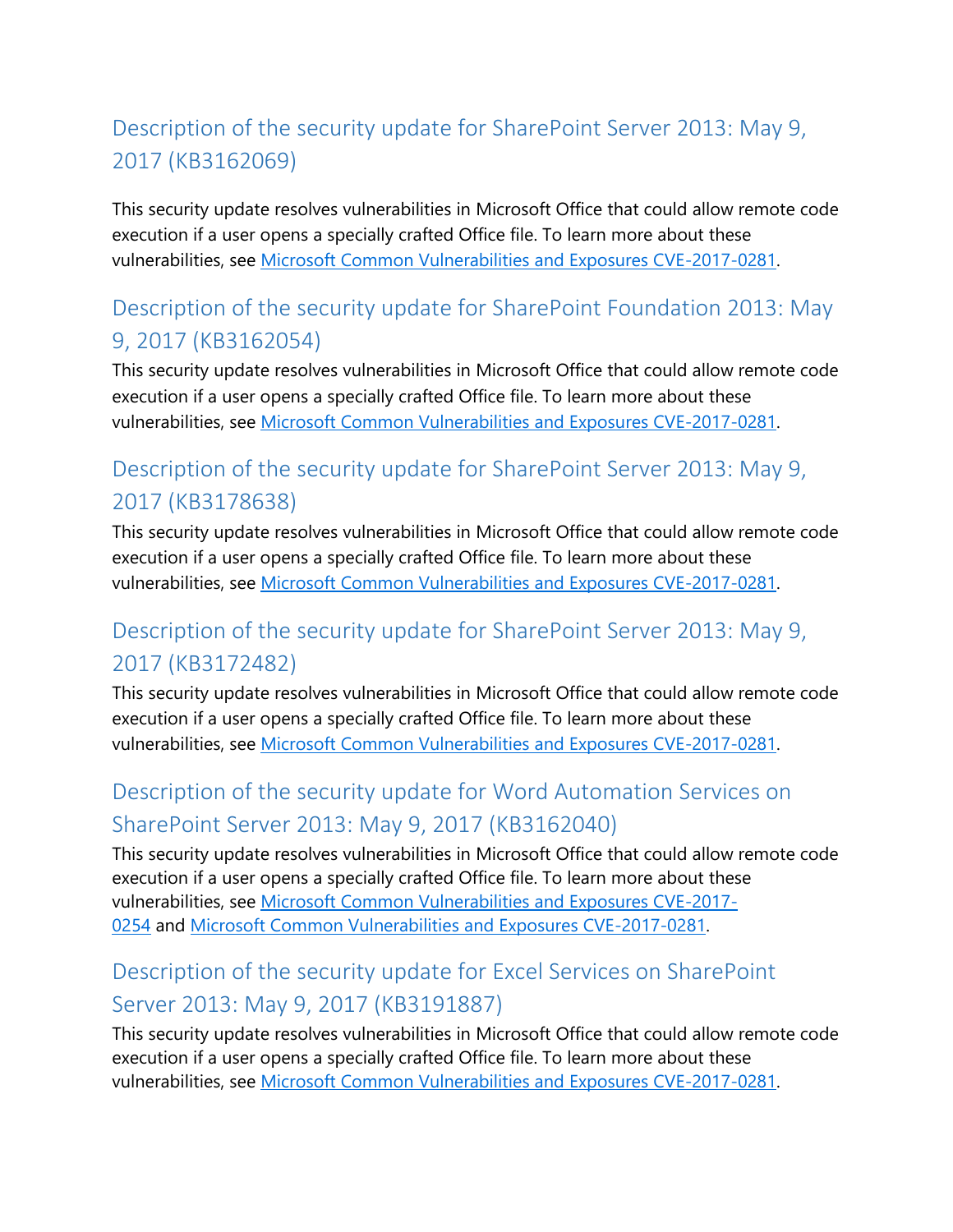#### <span id="page-6-0"></span>May 9, 2017, update for SharePoint Server 2016 (KB3191884)

This update includes the following improvements and fixes:

- After you apply an update for a SharePoint language pack, certain performance counters are deleted but are not recreated. This causes the ULS logs to flood with error messages because of the missing performance counters. After you install this update, performance counters are no longer deleted in this case. The previously deleted performance counters will be recreated.
- Translates some terms in multiple languages to make sure that the meaning is accurate.

### <span id="page-6-1"></span>May 9, 2017, Description of the security update for SharePoint Server 2016 (KB3191880)

This security update contains the following improvements:

- Enable administrators to change document parsing timeout and memory limit.
- Adds a **PreserveDeletedUserMetadataReferences** switch to Import-SPWeb. Adding this switch lets references to deleted users who are referenced by the list item author and editor metadata be preserved.
- Translates some terms in multiple languages to make sure that the meaning is accurate.

This security update fixes the following nonsecurity issues for Project Server 2016:

- The March 2017 public update provided the necessary WSDL files in order to programmatically access the Project Server Interface (PSI). However, the WDSL files were not completely correct. Therefore, even after the update is installed, it wasn't possible to access the various PSI end points.
- When you run an administrative backup and an administrative restore of Enterprise custom fields, the restore fails at 29 percent completion. You also see a DatabaseForeignKeyViolationError (50002) queue error.

This security update fixes the following nonsecurity issues for SharePoint Server 2016:

• When you lose SharePoint sites that are upgraded from SharePoint 2013 to SharePoint 2016, sites fail to load because of multiple web parts not upgrading and referencing the